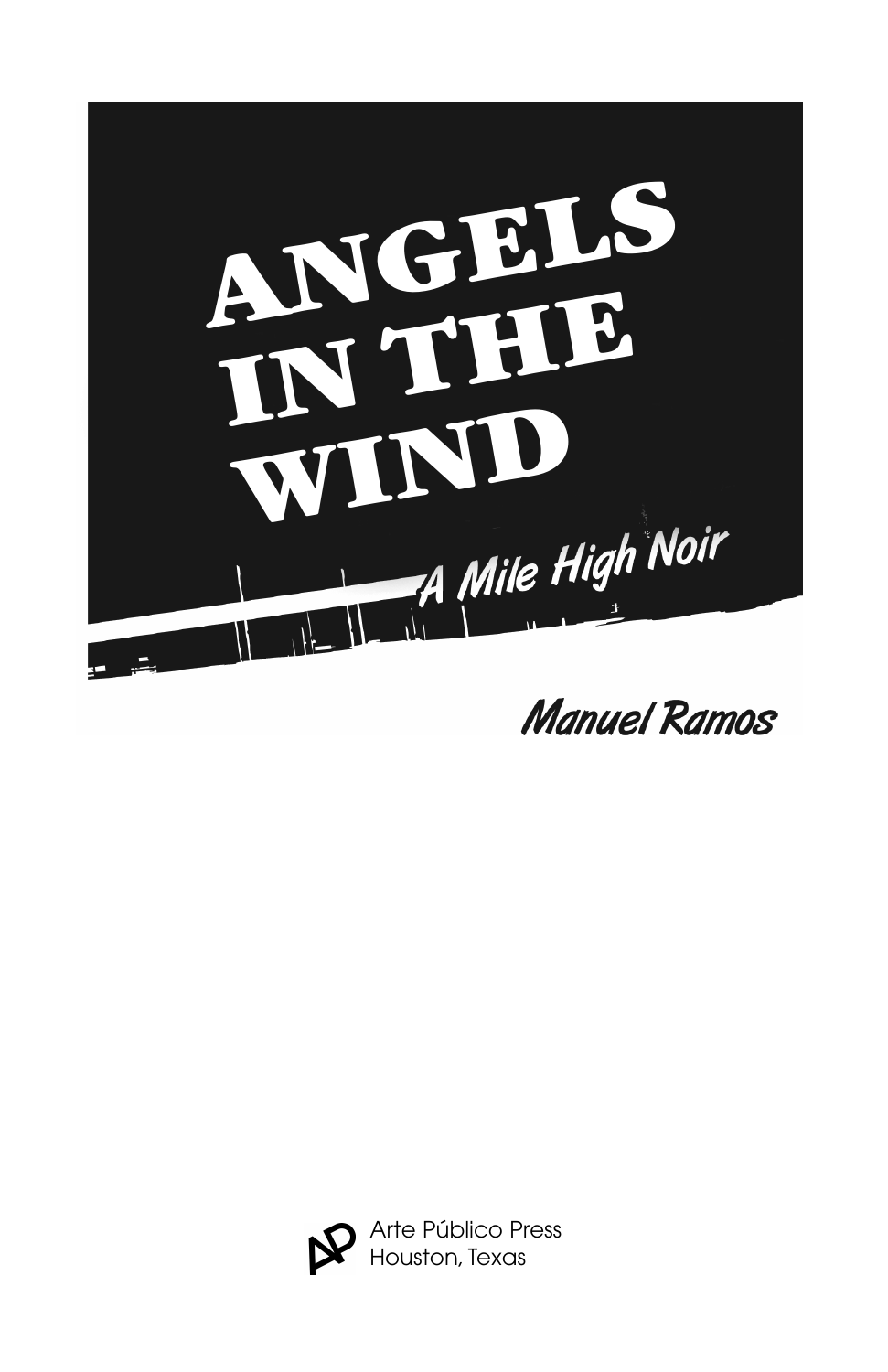*Angels in the Wind: A Mile High Noir* is made possible through a grant from the City of Houston through the Houston Arts Alliance.

*Recovering the past, creating the future*

Arte Público Press University of Houston 4902 Gulf Fwy, Bldg 19, Rm 100 Houston, Texas 77204-2004

Cover design by Mora Des!gn

 $\otimes$  The paper used in this publication meets the requirements of the American National Standard for Information Sciences—Permanence of Paper for Printed Library Materials, ANSI Z39.48-1984.

> © 2021 by Manuel Ramos Printed in the United States of America

21 22 23 24 4 3 2 1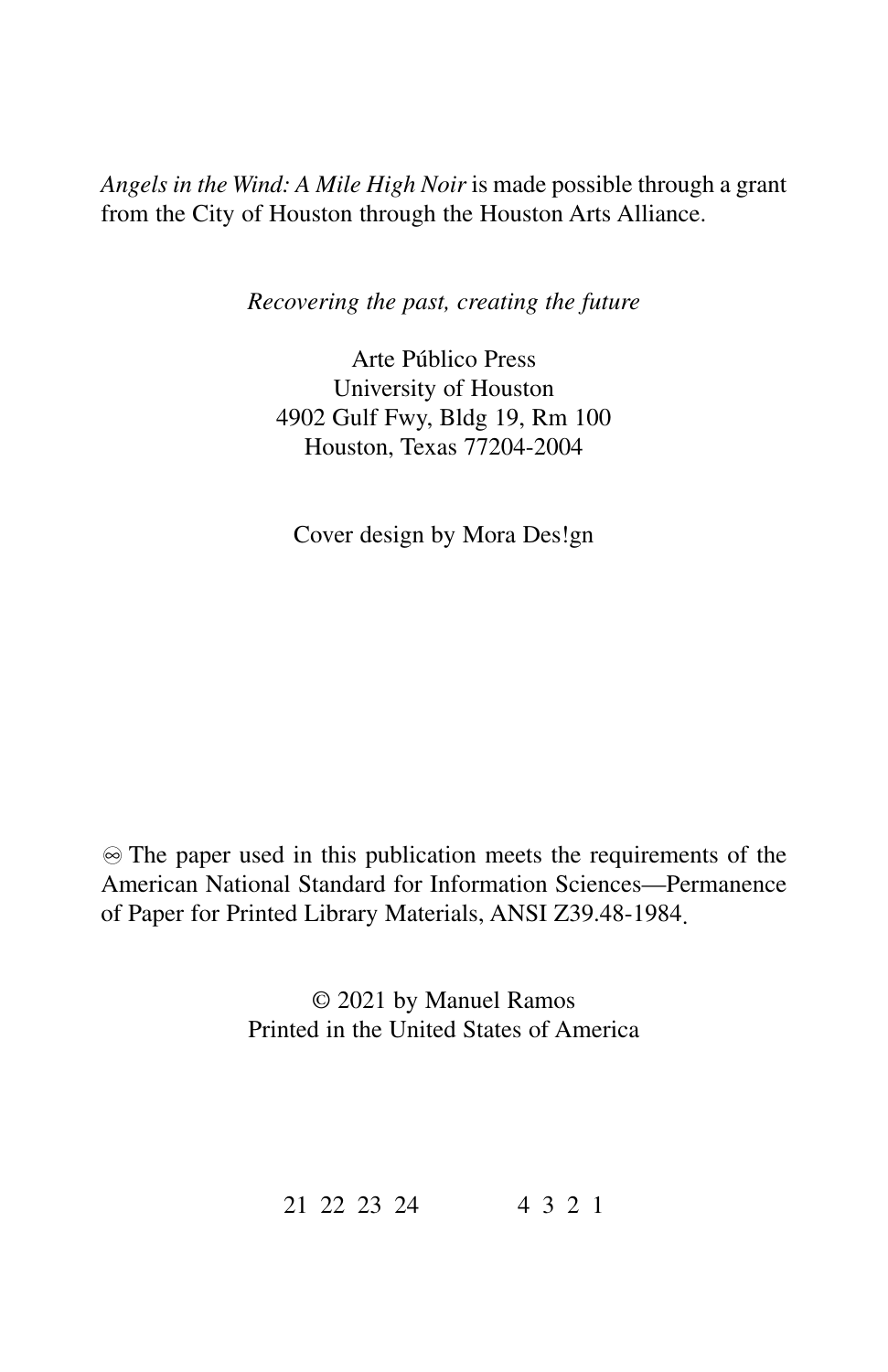## One

"You ain't from around here, are you?"

The cracked voice wrenched me out of my private fog.

"Depends on what you mean by *around here*." I said the words without thinking about them. I struggled to grasp the moment.

"Melton. This town. Colorado boonies."

He was an older guy, maybe late fifties, but it had taken a hundred years to get there. The first thing I noticed about him was his stained red MAGA cap. The second was his skin. It looked like someone poured brown tar over his head and the tar settled into a shiny topcoat lined with stiff wrinkles and flat black spots. His flannel shirt hung loosely over spotted jeans that hugged a bony frame. Pink fingers, crooked and rough, gripped his beer bottle as though the booze came from the fountain of youth, as though it could change a life. Maybe it had already changed his.

I imagined shouting that my ancestors once roamed the arid landscape that swirled in a dusty haze around the town, centuries before any white man trekked through the sagebrush hoping to stumble onto a city made of gold. For an instant I wanted nothing more than to launch into a lecture about how Melton's city limits sprawled across what had been the border of northern Mexico and that, yes, indeed, when all was said and done, I *was* from *around here*.

"Denver," I said.

He nodded and smiled, proud of himself.

"I knew it. Yes sir."

In the past I would have asked how he knew. Or I might have remarked that he'd made a lucky guess, or maybe he'd seen something of Denver in my pickup that leaked oil in the bar's parking lot.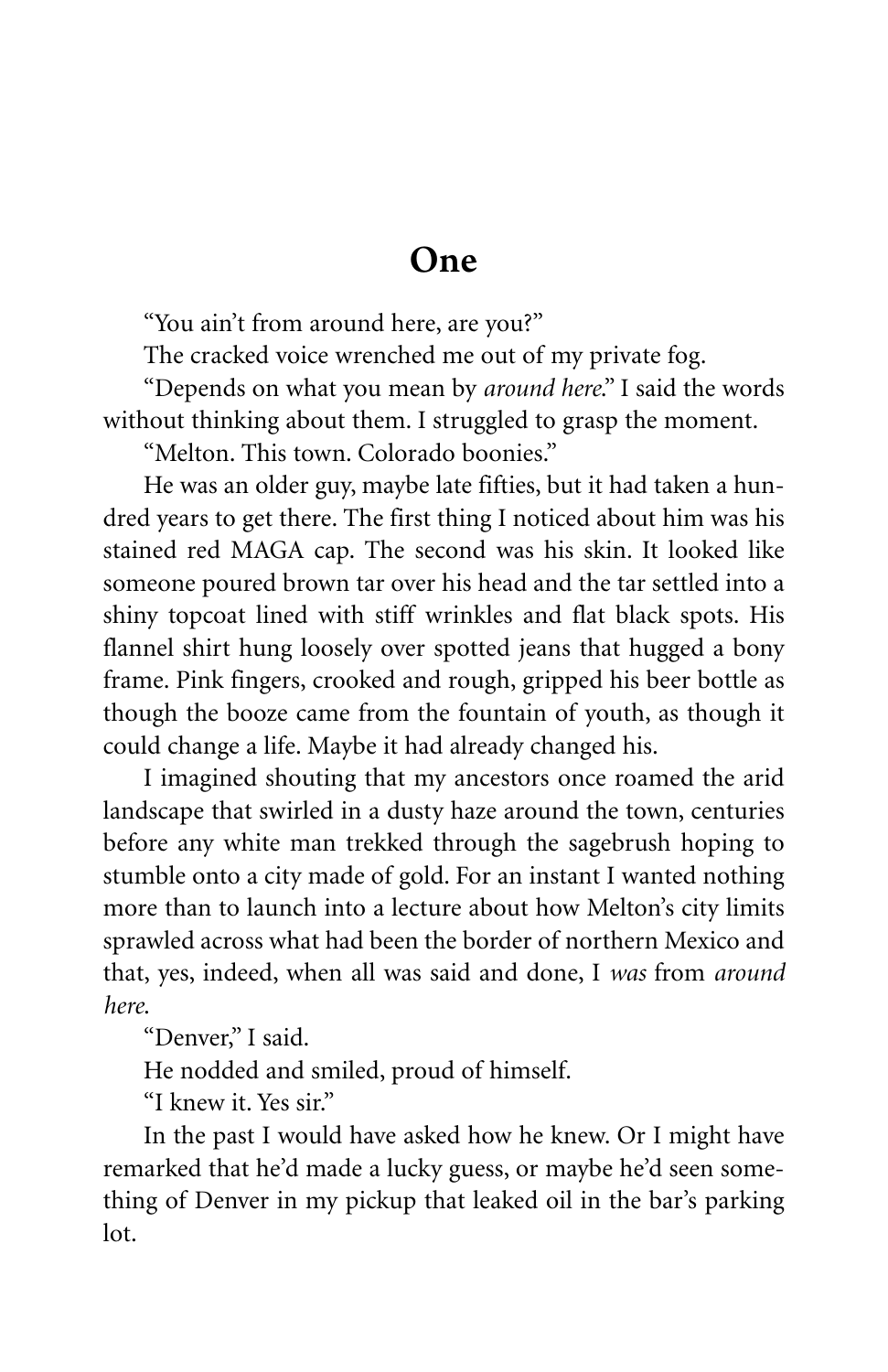But I didn't do any of that. I didn't care.

"That's a nasty lookin' welt or whatever on your forehead there," he said.

My guts tightened. I didn't want to say anything, but I had to respond. I didn't have a choice. I shrugged, turned and looked directly at him.

"Don't mean to pry," he muttered. He kind of stumbled backwards, only an inch or so, but I noticed. He looked away. "I'm harmless. Curious, yeah. But harmless."

"Got hit with a baseball bat."The words stuck in my dry throat, but he understood.

I paused, worried that again I was saying too much, that the filter I once had for keeping my personal business to myself was broken. Worried that I didn't know how to act, how to maintain, anymore.

He sucked in his breath. "That must'a hurt."

"Unconscious for a day or two," I continued. "Took a while to get back on my feet. Still can't see right, got fucked-up headaches, and some days I can't think straight." For the first time I saw that the man's forehead was slick with sweat. "I don't like to talk about it."

I returned to my beer.

The sign outside said SAND CREEK SALOON. Inside, a halfdozen gray and grizzled men in overalls and wrecked boots did their best to live up, or down, to all that the bar's name implied. They had to know the history of the 1864 Sand Creek Massacre, didn't they? I was sure none of them were Cheyenne or Arapaho. Even if they knew about Colonel John Chivington, the Third Colorado Cavalry, and the killing of more than a hundred unarmed women and children, they wouldn't care.

"Uh, sorry to hear that," the man mumbled. "Baseball's a dangerous game, yes sir."

I almost corrected him. My bashed-in head had nothing to do with a game.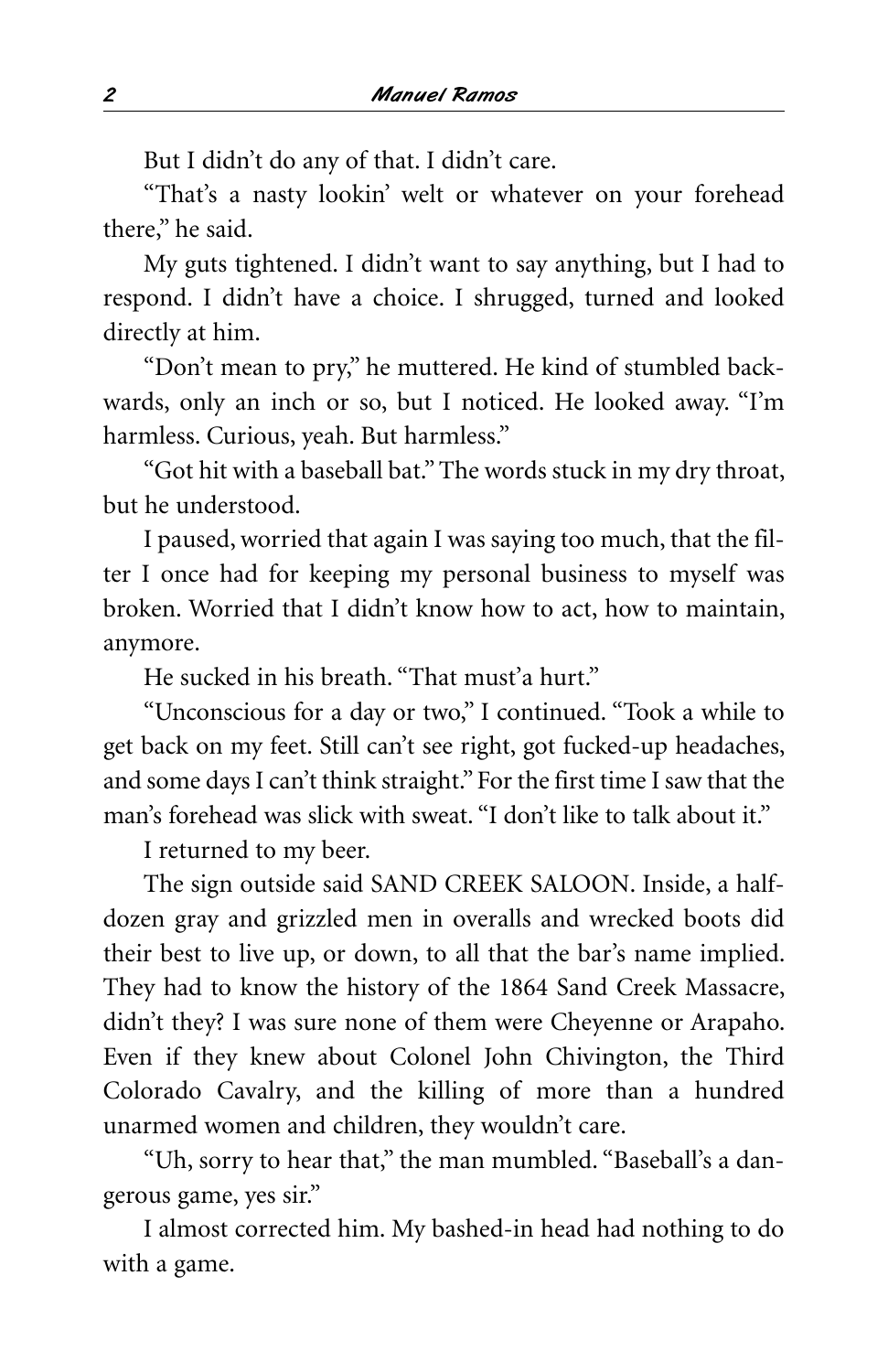He picked up his beer, turned away and made like he saw someone he knew. He shuffled to the corner where an old-fashioned juke box played a mournful country boy trying to imitate Willie Nelson. The singer couldn't pull it off.

The curious man didn't want to learn anything else about the beat-up Chicano who was out-of-place in the weathered beer joint and who told sketchy stories of baseball bats and headaches while he nursed a Bud Light.

On second thought, I wasn't out-of-place.

"Agustín?"

It took a second for me to respond. Then another tick of the clock to recognize Essie Montoya, the reason I was in the saloon, and why I'd taken my headaches and lost focus to dusty Eastern Colorado.

"Hello, Essie. It's been awhile."

She reached across the space between us and gave me a hug. From my bar stool I awkwardly returned the affectionate greeting. Her body gave off heat from the late summer day outside.

"Good to see you, cuz," she said. "I wasn't sure you'd show up."

I hadn't been a hundred percent sure about that either. My older sister made the arrangements, explained all that Essie needed to know about me and argued for me to take the job. I'd agreed when Essie finally called me. Corrine packed my clothes and toothbrush, shoved me in my truck and waved me on my way.

"Not every day I get a call from a relative I haven't seen for years, and then for that relative to ask about hiring me for a job. I told you I'd be here."

She sat down on the bar stool next to me and wiped her face with a bandana she dug out of her jeans.

"Hot out there, ain't it?" I said.

"Yeah, especially when you walk into town." She stuffed the bandana back into her jeans. "And here you are. Agustín Corral. In the flesh. Just like you promised on the phone."

"Gus, please. Not used to Agustín."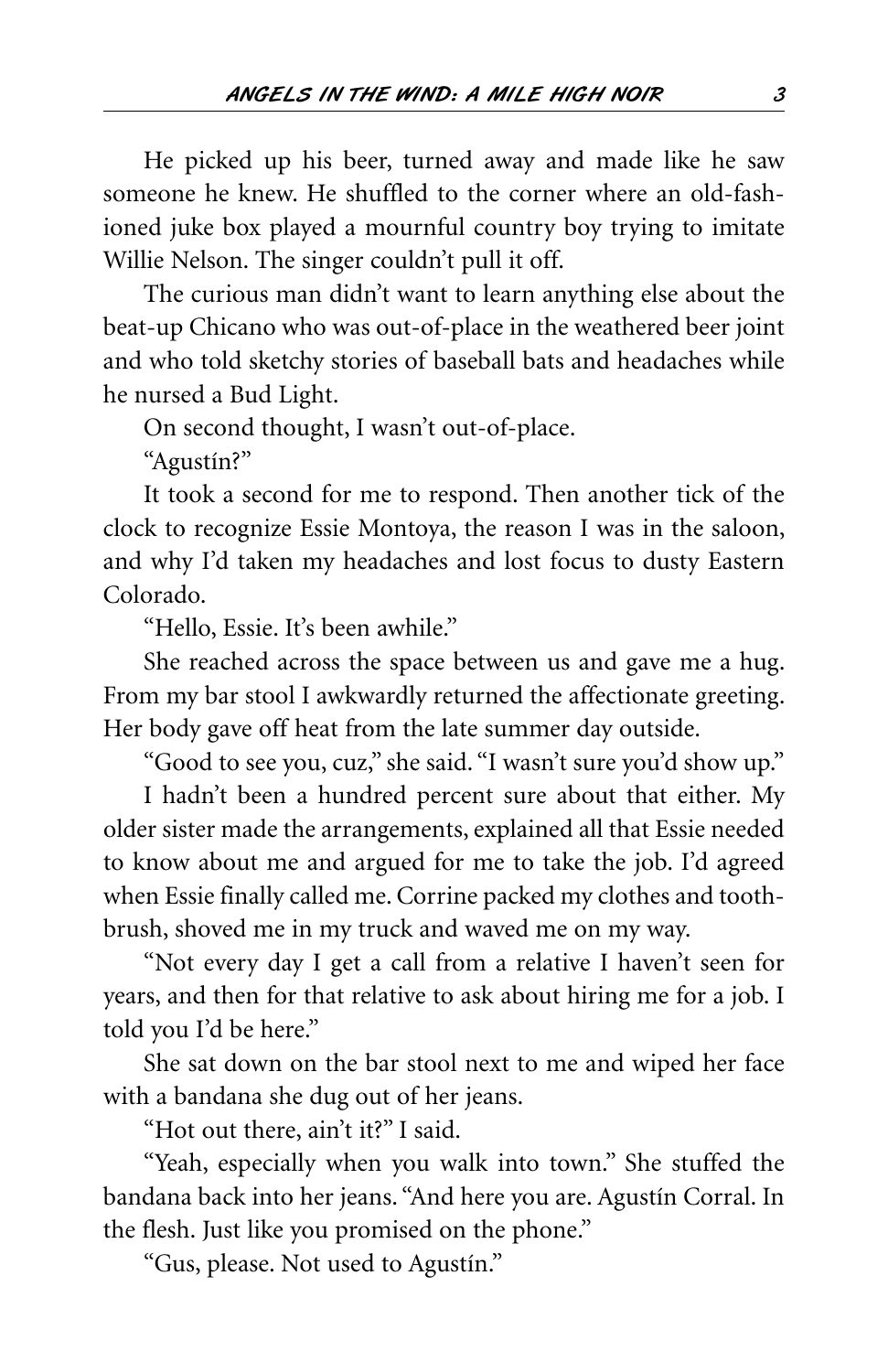"Man, that triggers the memories. When you and your sisters visited us, when we lived in Pueblo, you were Gus. You hated the name Agustín. We were all just kids." She shook her head as though it was impossible that we were those children. "Seems like a long time ago."

Essie was related to me on my mother's side of the family in some weird complicated Mexican way that had been explained to me, more than once, by my mother and then by Corrine. I never quite grasped the connection. Essie, short for Esmeralda, was my "cousin" and I left it at that. I hadn't seen her since my mother's funeral, years ago. When she called me at my office and said she and her brother wanted to hire me, I said yes without giving it too much thought, especially with Corrine's pressure. Not only was she family, but I was in bad shape from the beating I'd suffered at the hands of my infamous baseball client. I was tired, sore and disoriented. I wanted out of overcrowded Denver. I had to get away from the city's too-hip art and restaurant districts, noisy craft beer joints, an overpriced lifestyle and the raspy dying gasps of the hometown I'd once known. Goodbye Cow Town. Hello . . . what? Denver was mutating and I didn't want to be a witness. I couldn't get anything done, which meant I couldn't make money. Maybe I was through as an investigator. I was a stranger in the only city where I'd ever lived, and I didn't like the feeling.

The sparse and monotonous plains of Eastern Colorado offered a destination where I might find my bearings. No distractions, no stress. My only obligation would be to do the job, whatever it was, for my relatives. When that was finished, I could move on or stay put. By then, I figured, I'd have it together again. I'd be my old self.

That's what I tried to convince myself of during the four-hour drive from Denver to Melton and the Sand Creek Saloon, where Essie said we should meet.

"Strange place for a business meeting. Or a reunion," I said.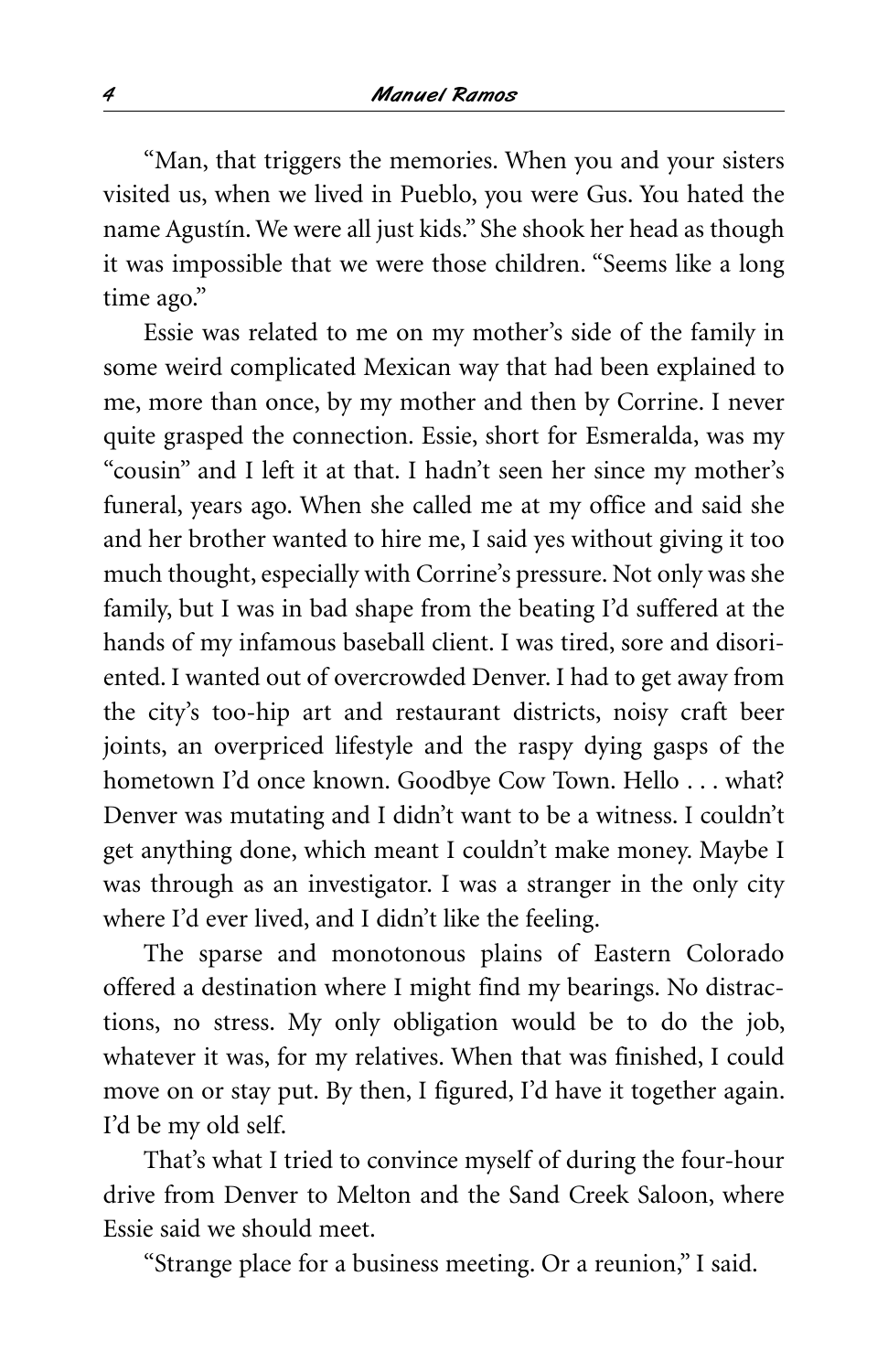"Yeah, I know. But it's always open, which is rare in Melton. And George works down the street. He'll be here soon. Hope this is okay."

"You live close?"

"About three miles out of town." She shrugged thin shoulders and gave me a twisted grin as if she were going to say something silly. "Guess I'm stuck here, with my mother."

Corrine told me that Essie made a living as a bookkeeper for various ranchers and other Melton businesspeople. She also did taxes and helped with applying for licenses and permits. There wasn't much of an economy in Melton, or for a hundred miles around, but Essie apparently had a finger on most of what little commerce did exist.

Essie had cared for her mother since she was in high school. Felisa Montoya was a half-blind, sometimes wheelchair-bound woman that Corrine described as a hellraiser when she was younger, all "piss and vinegar."

"And your brother?"

"For sure he's not going anywhere. Part owner of the shop, raising two kids, and he's on the Town Council. He thinks Melton is perfect."

George had left Melton once, when he joined the Army and did his duty in Afghanistan. I always thought he would ditch the small town for the city, but it hadn't played out that way.

"Well, not quite perfect. Right?"

She nodded. "We wouldn't need you if it was."

"Who's the old guy by the jukebox? Looks like the cat dragged him around for a day or two."

She turned her head in the direction of the twangy music and smiled, then frowned. "That's Werm. Melton's town joker. Harmless. Kooky, but harmless."

"Worm?"

She laughed. "Werm. W-E-R-M. I don't even notice the name anymore. His real name's Wermer Wilson Tanney. The Tanneys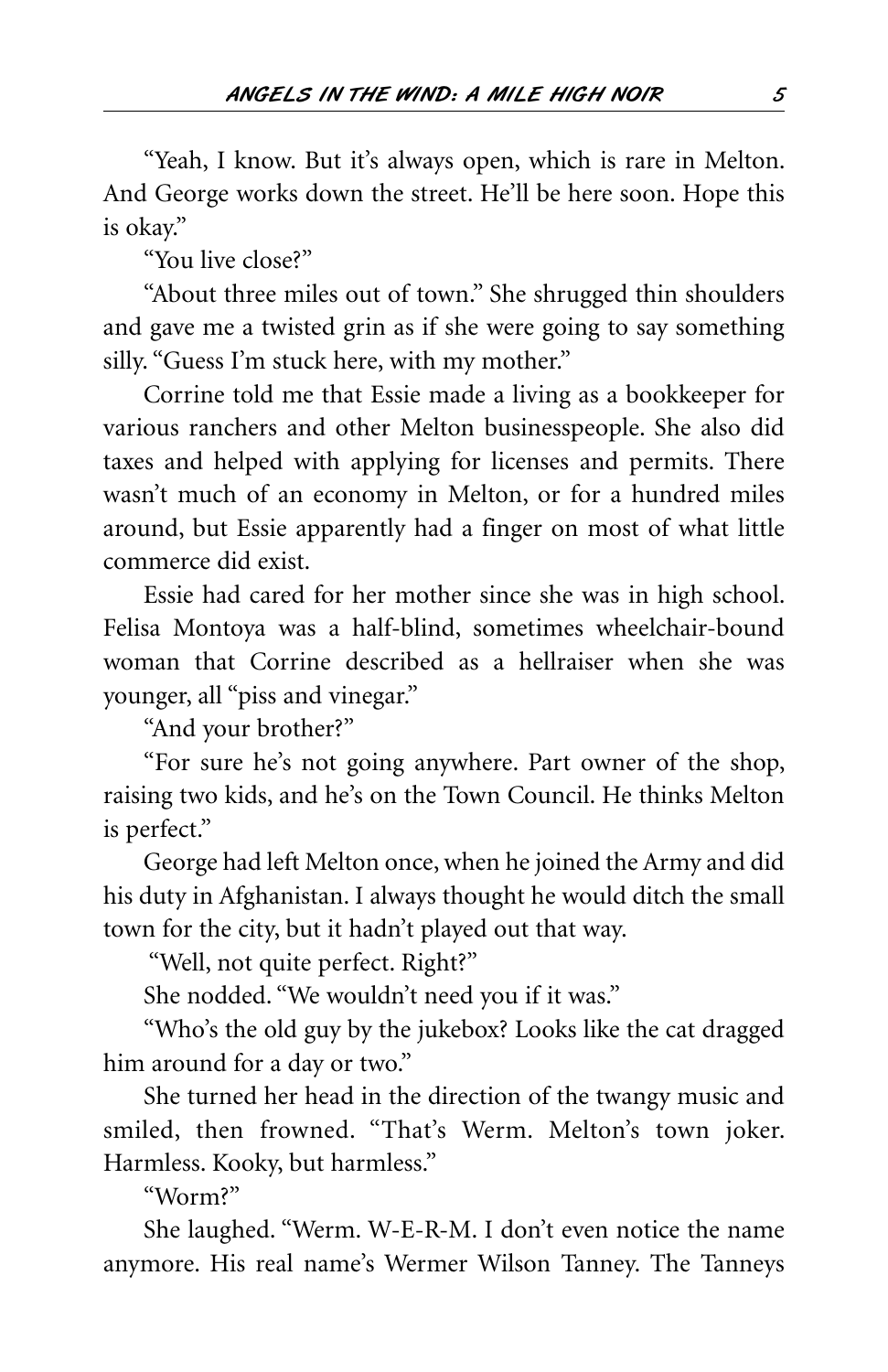have lived in these parts since Colorado became a state. Poor Wermer . . . he's been Werm since his momma brought him home from the hospital in Lamar. The family has money, but you wouldn't know it talking to Werm."

She looked past me and smiled.

A thick hand grabbed my shoulder and spun my bar stool.

"Gus. Long time, cuz."

George Montoya grinned as his fingers dug into my bicep. His oil-stained coveralls covered a lanky tall frame. He had the same thin body shape and pale skin as his sister. Same golden-brown eyes, same thick black hair that curled into a ponytail. Same farm kid look. Sunburned, dusty, hard-working.

But the closer I looked, the more I could tell that George was not a well man. His brown eyes were bloodshot and framed with dark circles and wrinkles. The black hair had gray streaks, making him look old and tired, although he wasn't that much older than me.

I stood up from the bar stool and gave him a proper *abrazo*–a family hug. We talked and smiled self-consciously. Then George motioned with his head towards a booth and Essie and I followed his lead.

"A private eye, eh?" George asked. "An investigator. How'd you get into that? Last I heard you were working for a lawyer, like a paralegal. I always thought you'd end up as a lawyer, or a teacher. You talked a lot as a little kid."

Essie and George laughed, and I smiled the best I could. Usually it was Corrine who reminded me that I hadn't lived up to expectations.

For the next ten minutes I relived my recent history, from my release from prison until the day my baseball client killed his brother and almost finished me off. As I talked, I saw in their faces and eyes that, again, I said too much. I couldn't stop. I tried to lighten the mood by explaining that the best thing about prison had been books. I read hundreds of books, I said. My vocabulary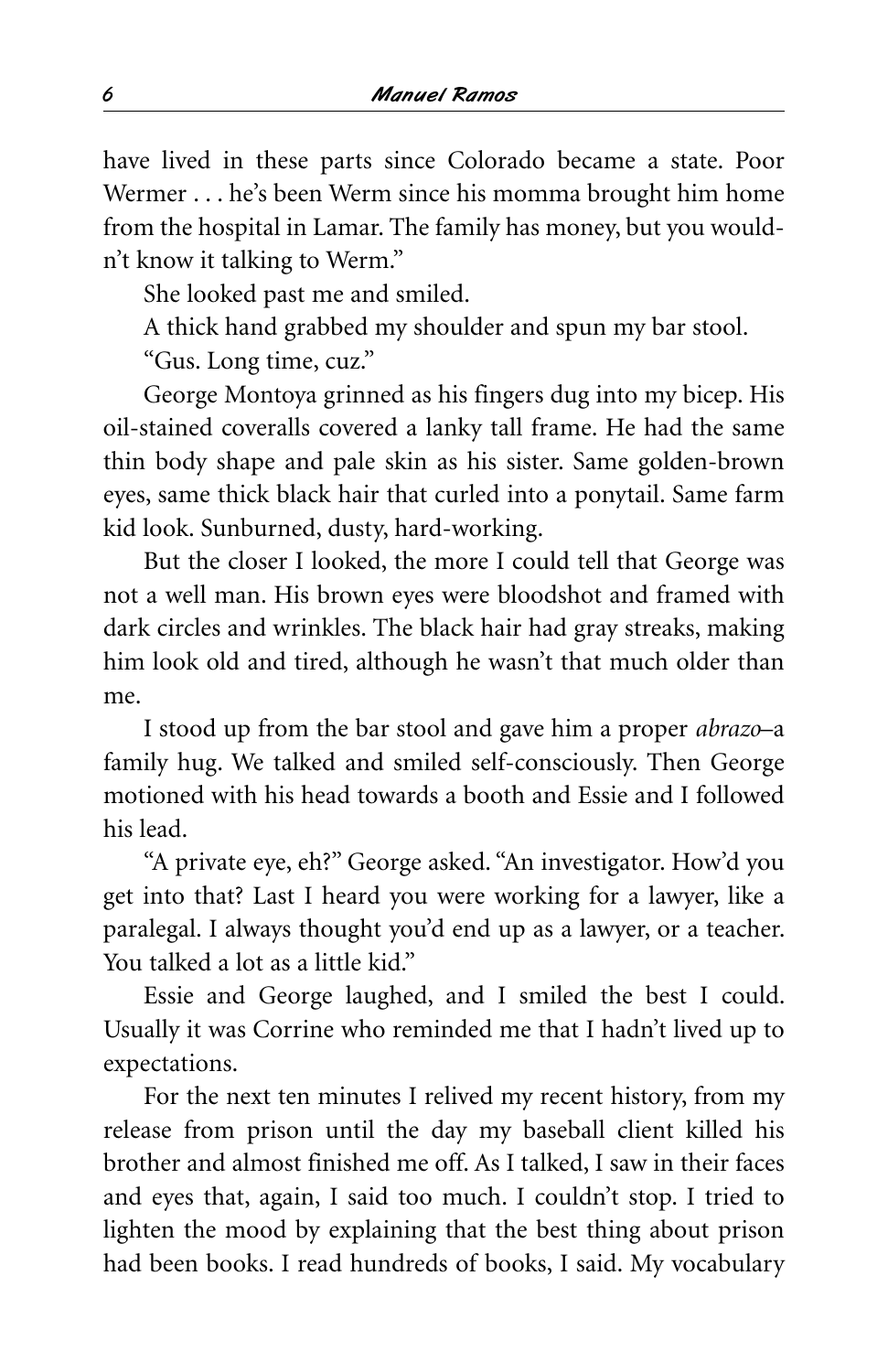had improved, my perspective about the world had changed. I learned about the world beyond the limits of Denver's Northside, where I was born and grew up. Hell, I made prison sound like the best thing short of a college education. When I saw that they weren't impressed, I let my story roll out without considering what impact my words might have. I talked about the ice-fishing caper with the Mexican cop and the shoot-out in the mountains. I went deep, too deep, into my Cuban disaster and the bloody night when the baseball star pounded justice and revenge into his disloyal brother and whacked me dizzy just for being in the way.

Next, I brought them up to speed on how my sisters were doing. Corrine was political and radical and troublemaking as ever, Maxine still in the music business but settled down with her wife, Sandra. I assured them that Corrine and Max were in better shape than I. Not a high bar, but it was something. I realized too late that they didn't want to hear that.

"You okay now?" Essie asked. She tentatively reached out and placed her hand on my shoulder. "Maybe you should just kick back. Take a vacation."

"Tell you the truth," I answered, "I'm not a hundred percent. Maybe seventy-five. I take painkillers for headaches and something stronger for my mental state. But doing some work out here, away from Denver, it'll do me good. And I want to help with whatever you're dealing with."

Essie looked at George. He nodded.

"Actually," she said."Corrine suggested we talk with you.I was in Denver a few weeks ago and I stopped by her house.When I told her what was going on, she said she thought you could help us. She did say you were still recovering, but she also said she had no doubt that you were up to it. I talked it over with George. And here we are."

When Corrine said she'd volunteered me for a job, I protested for a minute. I wasn't as sure as my sister about whether I could handle life, much less an actual job. Corrine and I eventually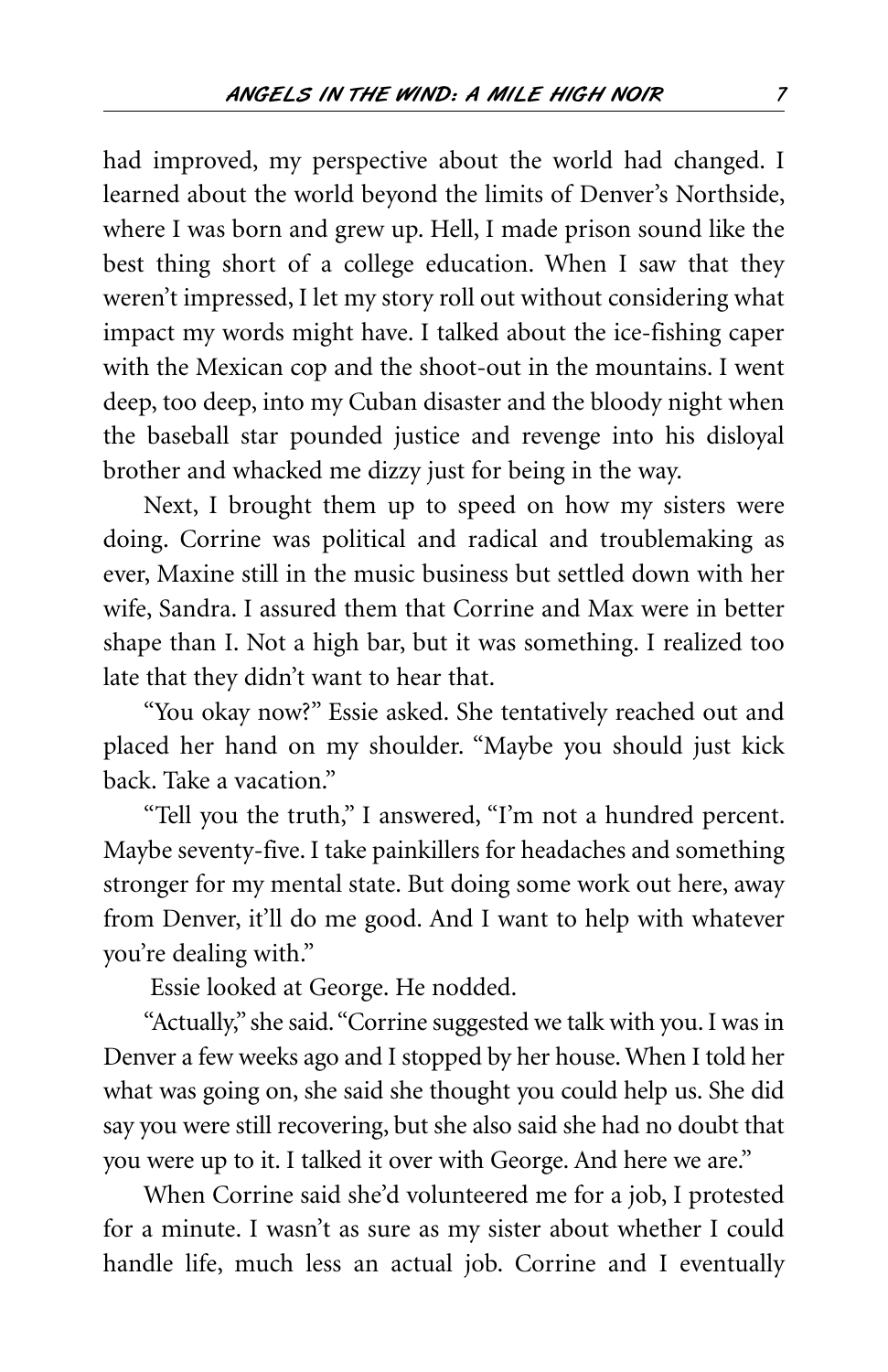agreed that I should get out of Denver. And she gave me background about our country cousins.

"Hey, Montoya. You want anything to drink? Or eat?" The bartender hollered at us from across the room.

"Gus?" George asked. "They got good burgers here."

I hadn't eaten since I'd scarfed a doughnut during rush hour as I maneuvered out of the Northside and merged onto I-70 East.

"Yeah, sure. Burger sounds good."

George shouted back at the bartender. "Three burgers and two Cokes and another beer." He paused. "And cook them good, Freddy. Last time the burger mooed when I bit into it. No blood on the plate."

"Yeah, up yours, Montoya," the bartender answered.

Everyone was all smiles, so I assumed an inside joke had played out in front of me. Maybe it was a ritual whose origins dated back years.

"Corrine told me a little bit about the trouble with your son," I said. "What's going on?"

He looked down at his lap and shook his head. "Yeah, my son, Matías. Mat."

He raised his head. No more joking. His eyes dulled in the hazy light of the bar and for an instant I expected tears to glide down his face. I understood why he looked used up.

"He's run off again. He's done that before, but he's always come back in a few days, a week at the most. He's a good kid, but he's got issues. A lot of kids do these days."

His voice was shaky as he talked, and it was easy to see the stress caused by the fact that he needed to explain his missing son.

"He's a good kid," Essie said. "We all know that. The whole town knows that. This past year has been different, though. He wasn't running away last year. This time he's been gone too long… " Her voice trailed off.

"He's been gone for a month," George said. "Alicia . . . my daughter Alicia?" I nodded. "Alicia and me . . . we don't know what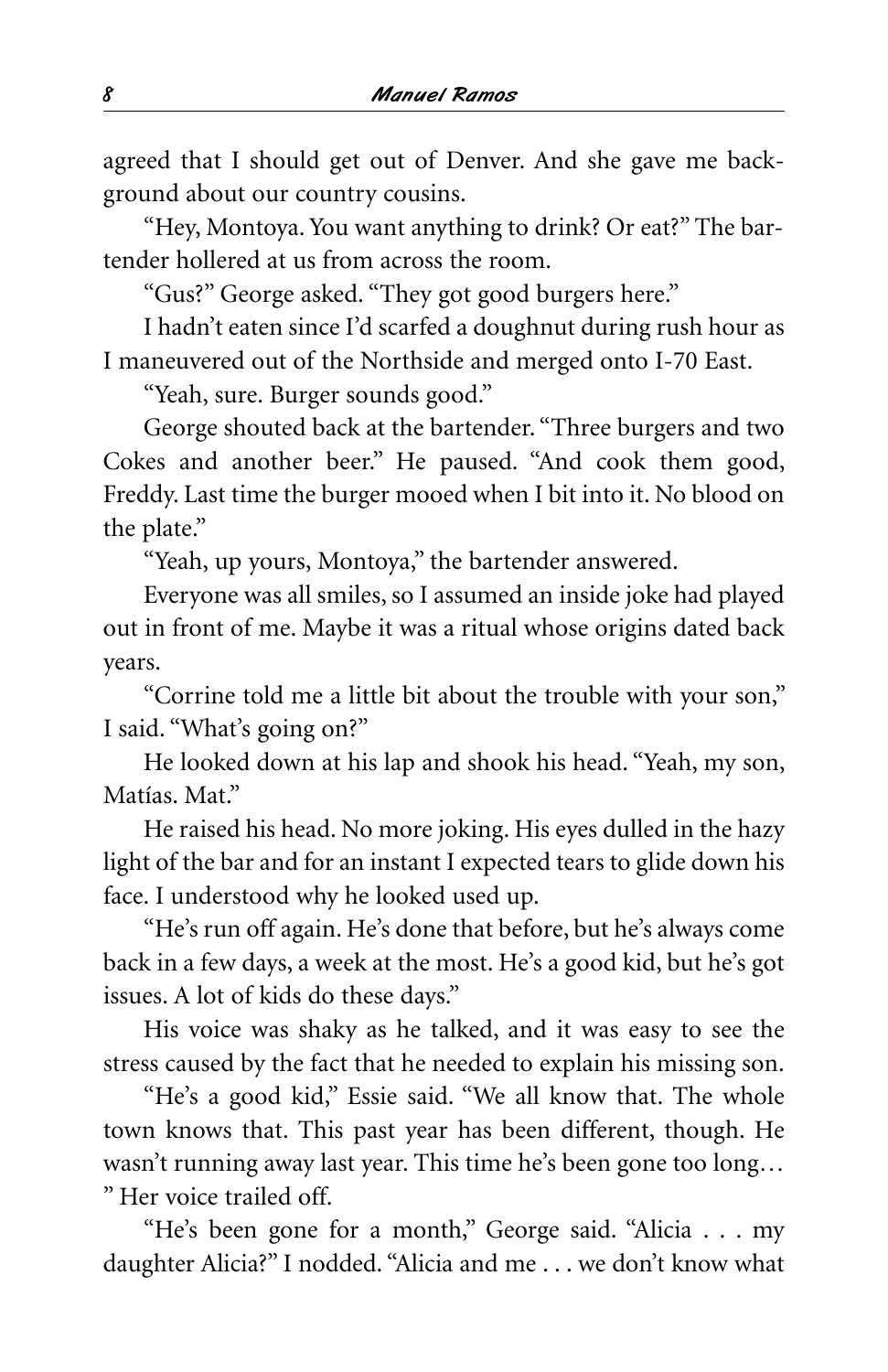to do. We've talked with his friends, the people at the ranch where he was working for the summer, everyone who knows him. Nothing. Nobody knows nothing. Or at least, they're not telling us."

Corrine had described Matías Montoya as "a troubled boy." She'd explained that George and his wife, Cindy, adopted him when he was about three. "He's been in trouble with school and the cops," she said. "Especially after Cindy died. Nothing serious, but George must've had his hands full. I wouldn't be surprised if Mat's gone for good this time."

"If he's on the road, I doubt I'll find him," I said to Corrine. "He could be in Mexico by now. Teen-aged runaways usually aren't found unless they want to be found. And I'll be getting a late start."

"But maybe you can find out something to give George a little hope," Corrine said. "Or some relief. Essie said her brother's a mess. If he knows the kid is alive, that might be enough."

*And what if he's dead?* I thought.

"Can you help?" Essie asked.

Her question jerked me back to Melton and the Sand Creek Bar. "I'll do what I can," I said. "You reported him missing to the police?"

"Sure," George said. "When he'd been gone for a week. The local Chief here, a guy named Rob López, sent out bulletins to other police departments, talked to some of Mat's friends, stuff like that. I guess Mat is in a national database of missing kids. But López can only do so much. He's the one real cop we have, and he's part time. His help, the guys he calls deputies, are volunteers. Freddy, the bartender, is one. It's not like López set up search parties or anything like that."

"How did Mat manage when he took off before?" I asked. "Does he have a credit card or . . . ?"

"No," George said. "He usually has money from work. He's worked at odd jobs since he was twelve. Now he's a regular on Leroy Bannon's ranch. Mat carries around a lot of cash. I've told him to put it in the bank, but he's stubborn. A couple of times,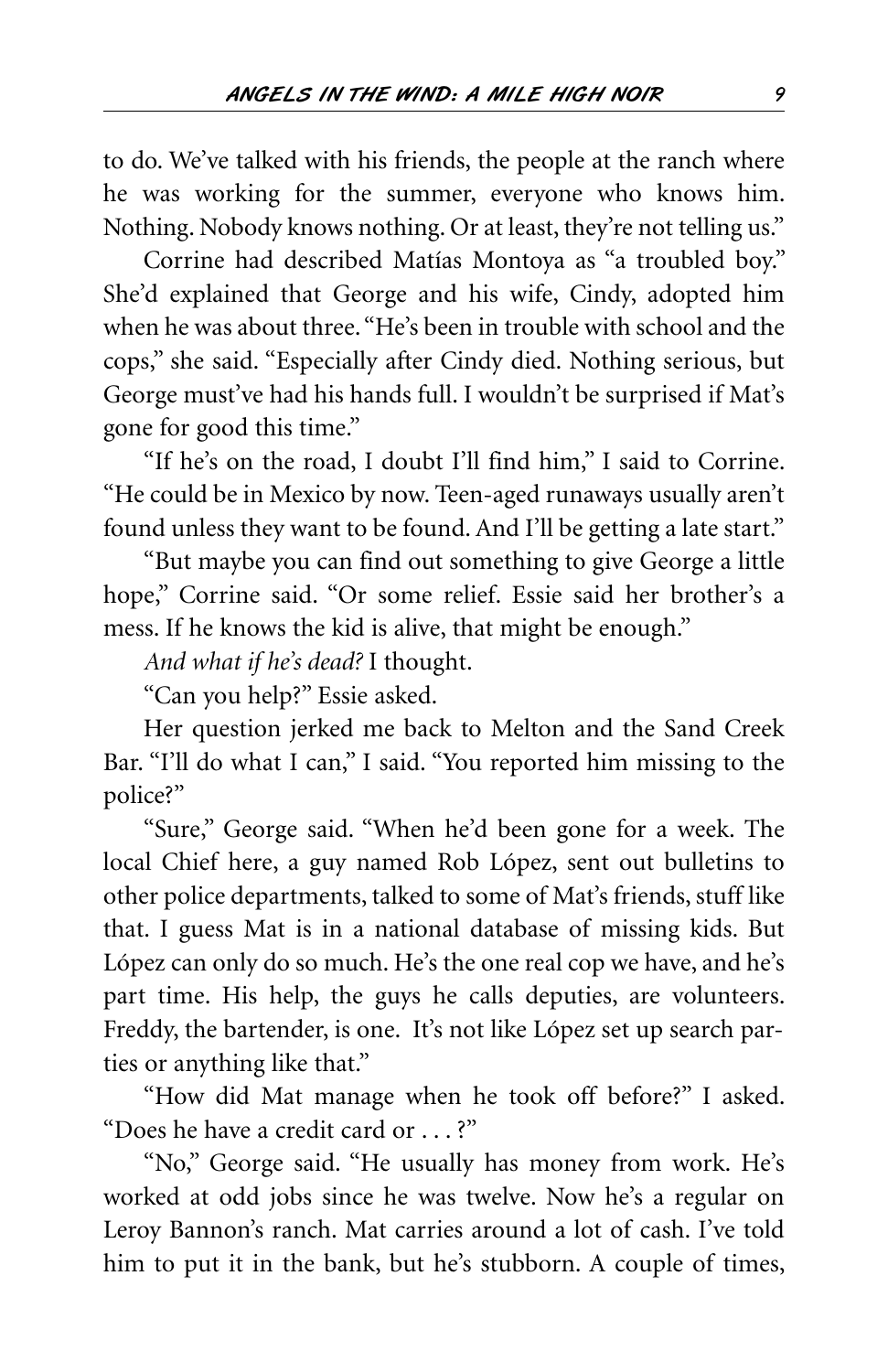when he did run out of money and couldn't get back home, he called, and I picked him up. I haven't got that call this time."

The bartender brought us three greasy hamburgers with greasy potato chips. He made a second trip with our drinks. My hunger had peaked, and I swallowed the burger in four bites. I finished off my first beer before I restarted the conversation.

"I'll talk to some of the same people you already talked to," I said. "See if anything pops out. Alicia can help, I assume. She knows his friends, where he used to hang out. And, uh, maybe . . ."

"Maybe she will tell you things about Mat that she wouldn't tell her father, or me?" Essie asked.

"It's possible. Teenagers, you know. Anyhow, I'll do what I can. But, well the truth is that if he doesn't want to come home, there's not much anyone can do. What is he, seventeen?"

"Yeah," George said. "But he looks older and he tries to act older. He's always been bigger than the other kids his age. But he's still a minor. He has to come home if I say so, right?"

A flash of hope in his eyes briefly outshone the worry lines on his forehead.

Essie answered for me. "Not really, George. He can claim to be emancipated, live on his own. He can even make it legal."

"Why would he not want to come home? I don't get it."

"Were you two okay?" I asked. "I mean between the two of you. Fathers and sons don't always get along. Were you arguing about something, maybe he thought you were too strict or . . .?"

"No, nothing like that," George insisted. He pushed away his plate and stuck a toothpick between his teeth. Almost immediately he spit out the toothpick to continue talking. "I understand he's a young man, not a boy. That's how I treat him. Man to man. I don't impose rules or curfews or anything like that. He has his responsibilities, his chores, work around the house, sure. But that's it. He's self-sufficient, independent, probably too much, and that's my fault. And yet, every time he ran away before, he didn't have a reason. He just had to get away, he would say. We'd argue, both get